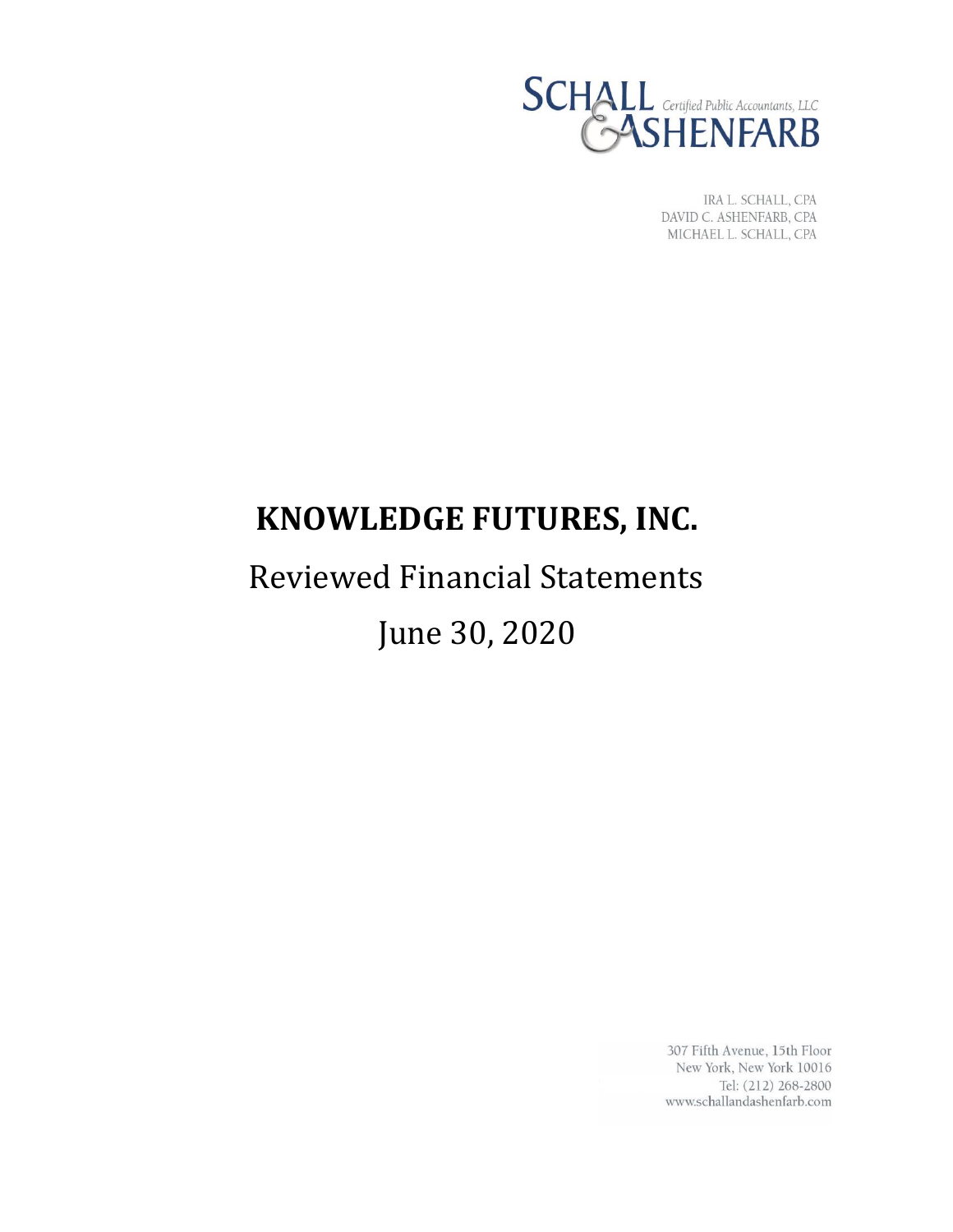

IRA L. SCHALL, CPA DAVID C. ASHENFARB, CPA MICHAEL L. SCHALL, CPA

#### **INDEPENDENT ACCOUNTANT'S REVIEW REPORT**

To the Board of Directors of Knowledge Futures, Inc.

We have reviewed the accompanying financial statements of Knowledge Futures, Inc. (the "Organization"), which comprise the statement of financial position as of June 30, 2020, and the related statements of activities and cash flows for the year then ended, and related notes to the financial statements. A review includes primarily applying analytical procedures to management's financial data and making inquiries of entity management. A review is substantially less in scope than an audit, the objective of which is the expression of an opinion regarding the financial statements as a whole. Accordingly, we do not express such an opinion.

#### **Management's Responsibility for the Financial Statements**

Management is responsible for the preparation and fair presentation of these financial statements in accordance with accounting principles generally accepted in the United States of America; this includes the design, implementation, and maintenance of internal control relevant to the preparation and fair presentation of financial statements that are free from material misstatement whether due to fraud or error.

#### **Accountant's Responsibility**

Our responsibility is to conduct the review engagement in accordance with Statements on Standards for Accounting and Review Services promulgated by the Accounting and Review Services Committee of the AICPA. Those standards require us to perform procedures to obtain limited assurance as a basis for reporting whether we are aware of any material modifications that should be made to the financial statements for them to be in accordance with accounting principles generally accepted in the United States of America. We believe that the results of our procedures provide a reasonable basis for our conclusion.

#### **Accountant's Conclusion**

Based on our review, we are not aware of any material modifications that should be made to the accompanying financial statements in order for them to be in accordance with accounting principles generally accepted in the United States of America.

all & Ashenfarb

Certified Public Accountants, LLC

May 10, 2021

307 Fifth Avenue, 15th Floor New York, New York 10016 Tel: (212) 268-2800 www.schallandashenfarb.com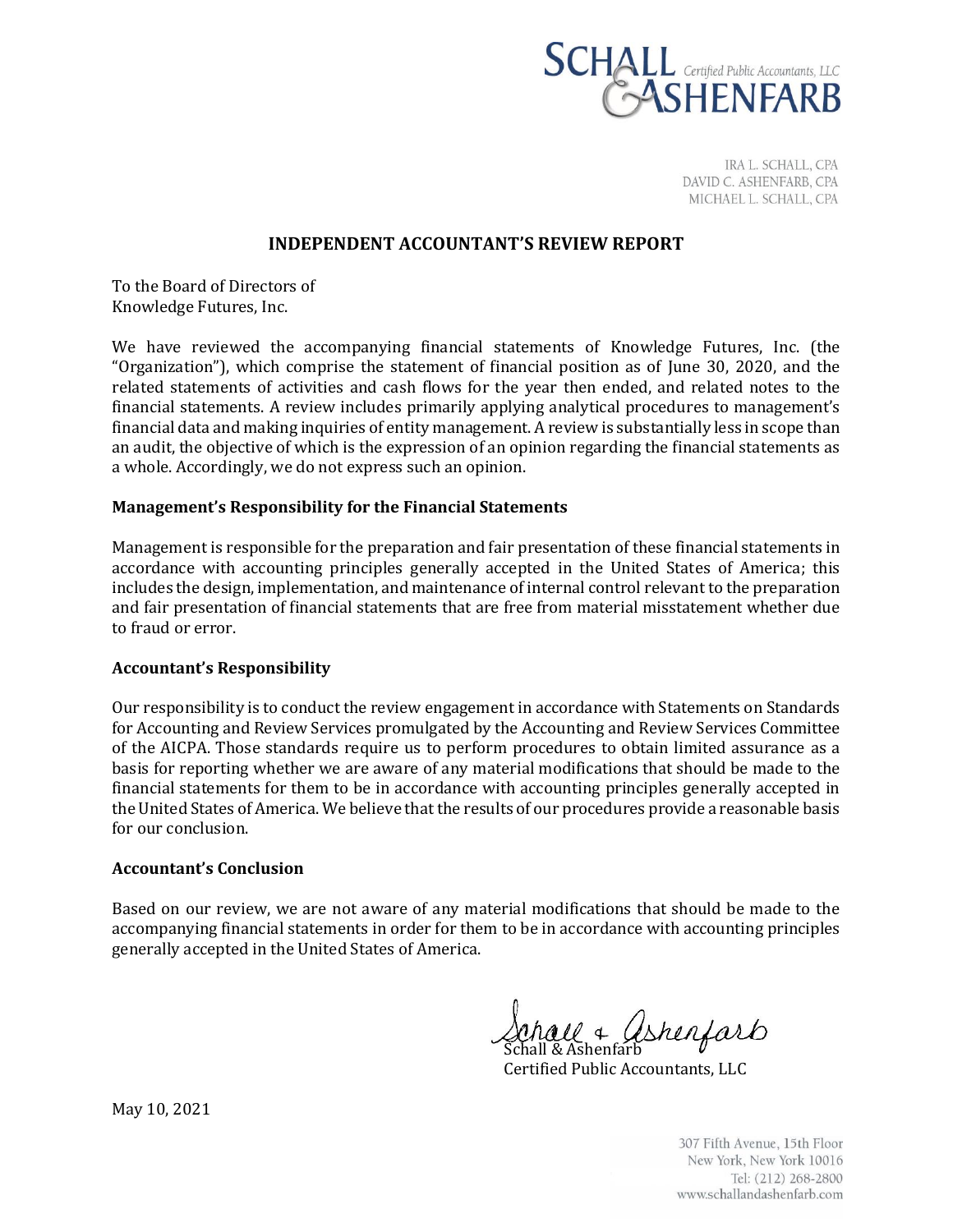# **KNOWLEDGE FUTURES, INC. STATEMENT OF FINANCIAL POSITION AT JUNE 30, 2020**

#### **Assets**

| Cash and cash equivalents             | \$423,961 |
|---------------------------------------|-----------|
| Accounts receivable                   | 3,000     |
| Total assets                          | \$426,961 |
| <b>Liabilities and Net Assets</b>     |           |
| Liabilities:                          |           |
| Accounts payable and accrued expenses | \$11,100  |
| <b>Total liabilities</b>              | 11,100    |
| Net assets:                           |           |
| Without donor restrictions            | 65,861    |
| With donor restrictions (Note 3)      | 350,000   |
| Total net assets                      | 415,861   |
| Total liabilities and net assets      | \$426,961 |

*See independent accountant's review report.*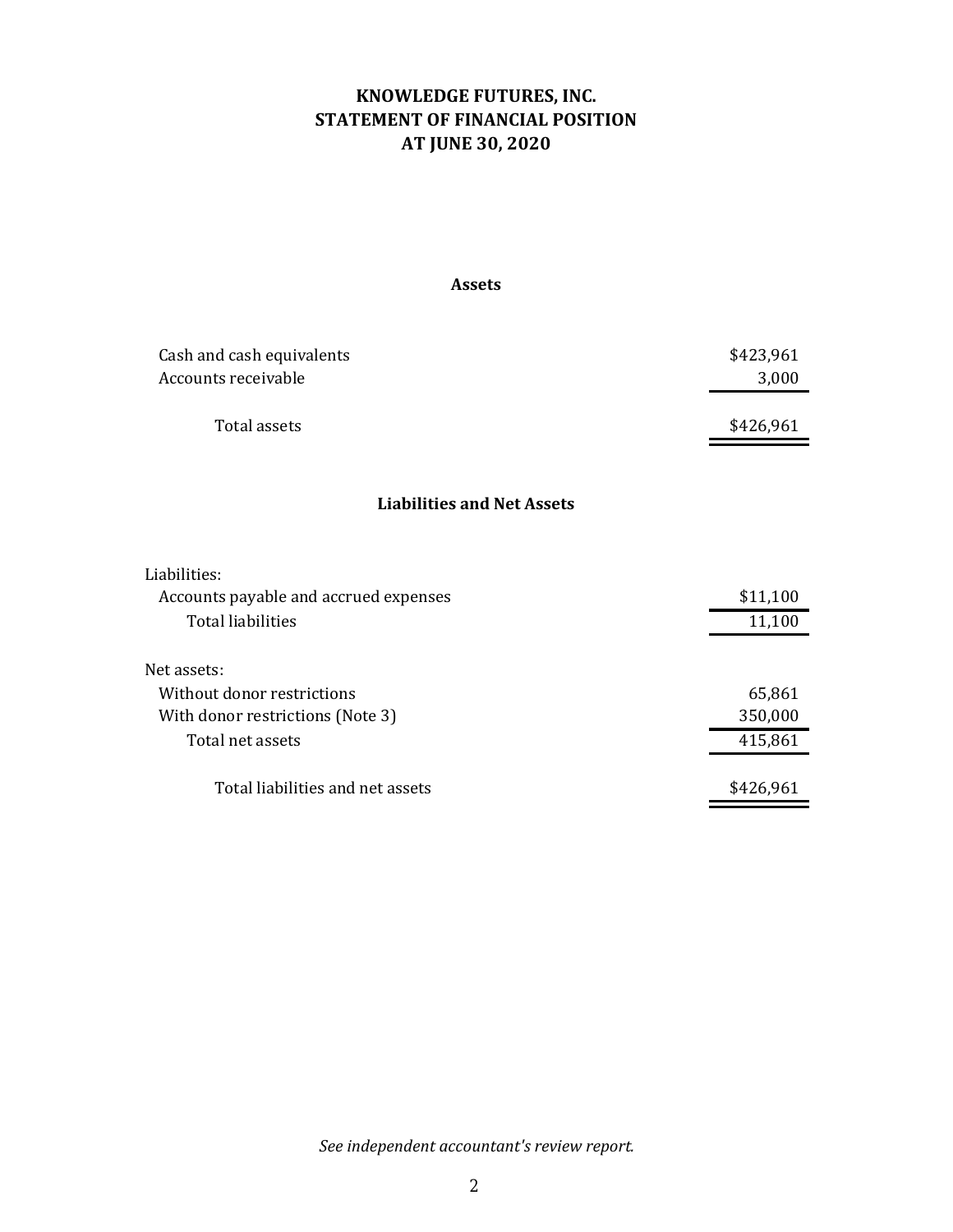# **FOR THE YEAR ENDED JUNE 30, 2020 STATEMENT OF ACTIVITIES KNOWLEDGE FUTURES, INC.**

|                                  | <b>Without Donor</b><br>Restrictions | <b>With Donor</b><br>Restrictions | Total     |
|----------------------------------|--------------------------------------|-----------------------------------|-----------|
| Public support and revenue:      |                                      |                                   |           |
| Contributions                    | \$73,000                             | \$350,000                         | \$423,000 |
| Program service revenue          | 4,000                                |                                   | 4,000     |
| Total public support and revenue | 77,000                               | 350,000                           | 427,000   |
| Expenses:                        |                                      |                                   |           |
| Management and general           |                                      |                                   |           |
| Professional fees                | 11,100                               |                                   | 11,100    |
| Other expenses                   | 39                                   |                                   | 39        |
| Total expenses                   | 11,139                               | 0                                 | 11,139    |
| Change in net assets             | 65,861                               | 350,000                           | 415,861   |
| Net assets - beginning of year   | $\theta$                             | $\Omega$                          | $\theta$  |
| Net assets - end of year         | \$65,861                             | \$350,000                         | \$415,861 |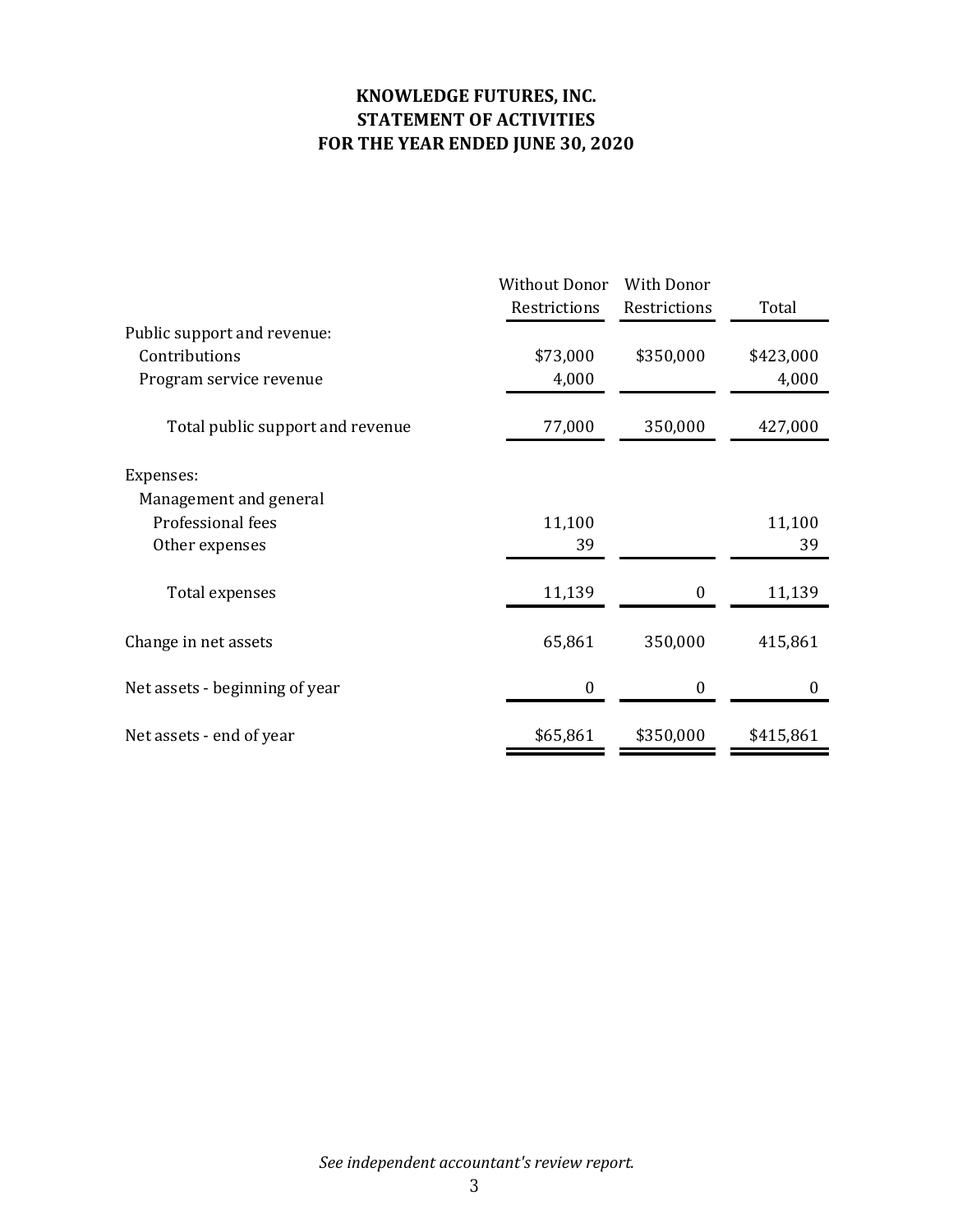## **KNOWLEDGE FUTURES, INC. STATEMENT OF CASH FLOWS FOR THE YEAR ENDED JUNE 30, 2020**

| Cash flows from operating activities:<br>Change in net assets<br>Adjustments to reconcile change in net assets to net<br>cash flows provided by operating activities:<br>Changes in assets and liabilities: | \$415,861 |
|-------------------------------------------------------------------------------------------------------------------------------------------------------------------------------------------------------------|-----------|
| Accounts receivable                                                                                                                                                                                         | (3,000)   |
| Accounts payable and accrued expenses                                                                                                                                                                       | 11,100    |
| Total adjustments                                                                                                                                                                                           | 8,100     |
| Net cash flows provided by operating activities/<br>net increase in cash and cash equivalents                                                                                                               | 423,961   |
| Cash and cash equivalents - beginning of year                                                                                                                                                               |           |
| Cash and cash equivalents - end of year                                                                                                                                                                     | \$423,961 |
|                                                                                                                                                                                                             |           |

No interest or taxes were paid.

*See independent accountant's review report.*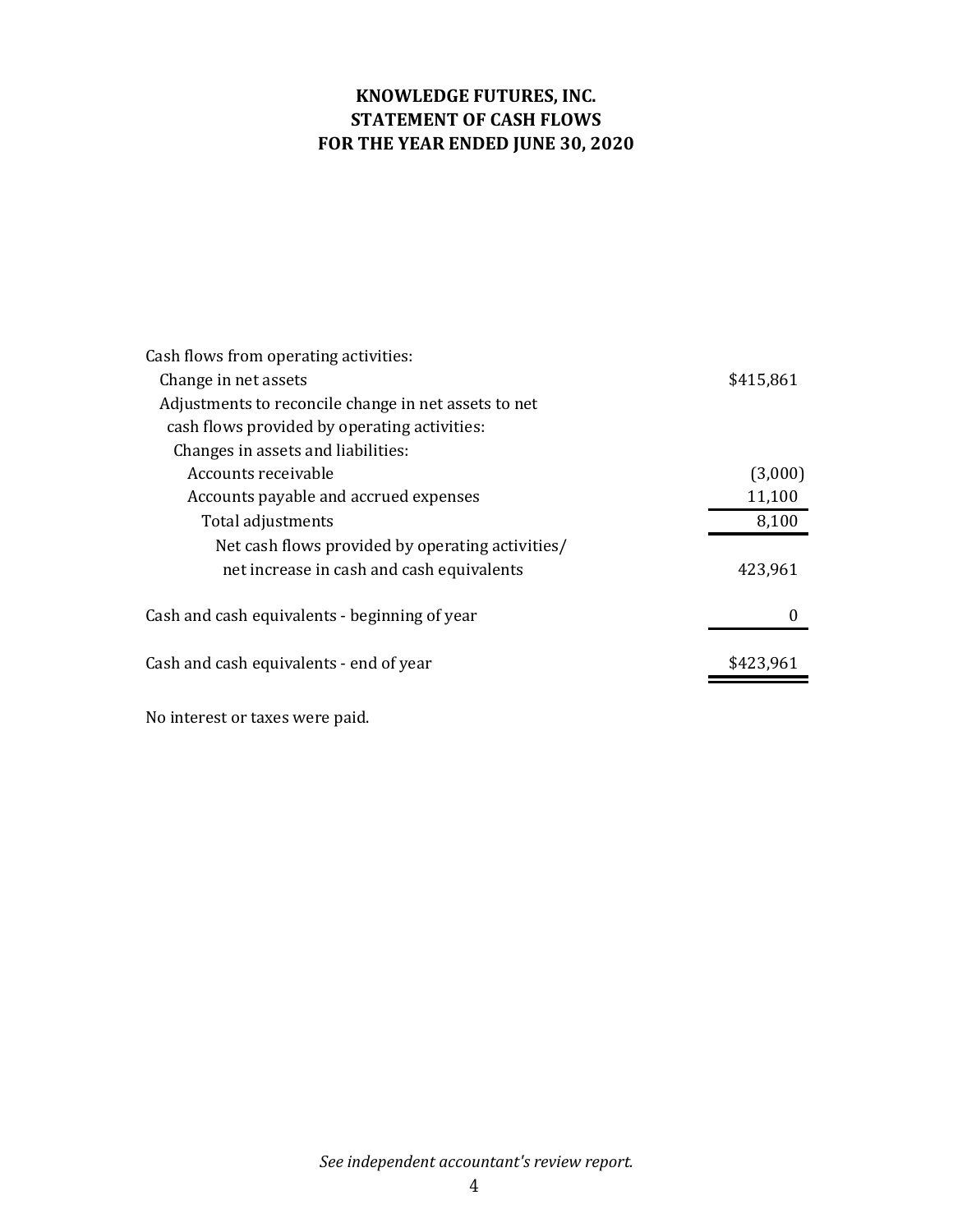### **KNOWLEDGE FUTURES, INC. NOTES TO FINANCIAL STATEMENTS JUNE 30, 2020**

#### **Note 1 - Nature of Entity**

Knowledge Futures, Inc. (the "Organization") was formed in Massachusetts in 2019 as a not-for-profit organization. The Organization builds and sustains technology for the production, curation, and preservation of knowledge in service of the public good. The Organization is developing a collaborative, academic publishing platform called PubPub, and also works on the Innovative Information Initiative, which aims to improve data sharing.

The Organization's main source of revenue is foundation grants.

The Organization is a not-for-profit organization exempt from Federal income tax under Section  $501(c)(3)$  of the Internal Revenue Code and has not been determined to be a private foundation as defined in Section 509(a).

#### **Note 2 - Summary of Significant Accounting Policies**

a. Basis of Accounting

The accompanying financial statements have been prepared on the accrual basis of accounting, which is the process of recognizing revenue and expenses when earned or incurred rather than received or paid.

Effective July 1, 2019, the Organization adopted the requirements of the Financial Accounting Standards Board's ("FASB") Accounting Standards Update ("ASU") No. 2014-09, *Revenue from Contracts with Customers* and all subsequent amendments to the ASU (collectively, "Topic 606"). This provides the framework for recognizing revenue by highlighting the identification of performance obligations of a contract, determining the price, and then allocating the price to each of the performance obligations so that revenue is recognized as each of those performance obligations are satisfied.

Also, effective July 1, 2019, the Organization adopted ASU No. 2018-08 *Clarifying the Scope and the Accounting Guidance for Contributions Received and Contributions Made* ("Topic 605"). Key provisions of this guidance include clarification regarding the accounting for grants and contracts as exchange transactions or contributions, and improved guidance for conditional versus unconditional contributions. In accordance with this new standard, the Organization evaluates whether a transfer of assets is an exchange transaction in which a resource provider is receiving a commensurate value in return for the transfer of resources or whether it is non-reciprocal. If the transaction is determined to be an exchange transaction, the Organization applies guidance under Topic 606. If the transaction is determined to be non-reciprocal, it is treated as a contribution under Topic 605.

Analysis of the various provisions of both of these standards resulted in no significant changes in the way the Organization recognizes revenue.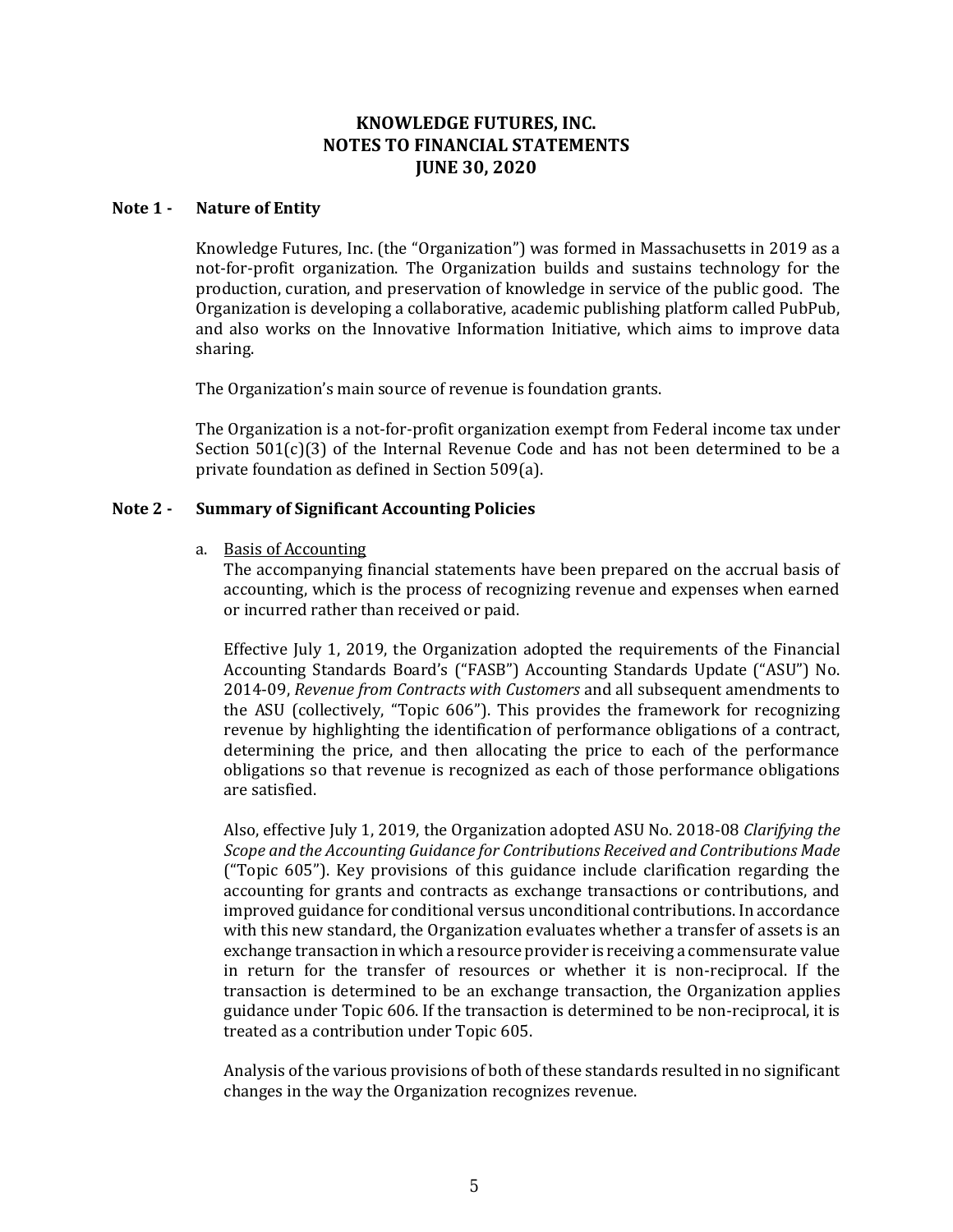#### b. Basis of Presentation

The Organization reports information regarding its financial position and activities according to the following specific classes of net assets:

- ➢ *Net Assets Without Donor Restrictions* represents those resources for which there are no specific restrictions by donors as to their use.
- ➢ *Net Assets With Donor Restrictions* represents those resources, the uses of which have been restricted by donors to specific purposes or the passage of time. The release from restrictions results from the satisfaction of the restricted purposes specified by the donor.
- c. Revenue Recognition

The Organization receives program service revenue that falls under Topic 606. Program service revenue is recognized as revenue as the performance obligations are met. Program service revenue that has been earned but not paid at year end is recognized as income and a related receivable. Cash that has been received but not earned at year end is recognized as deferred revenue.

Contributions are recognized at the earlier of when cash is received or at the time a pledge becomes unconditional in nature. Contributions are recorded in the net asset classes referred to above depending on the existence and/or nature of any donorimposed restriction. When a restriction expires, that is, when a stipulated time restriction ends, or purpose restriction is accomplished, net assets with donor restrictions are reclassified to net assets without donor restrictions. If donor restricted contributions are satisfied in the same period they were received, they are classified as without donor restrictions.

Contributions may be subject to conditions which are defined under ASU No. 2018- 08 as both a barrier to entitlement and a right of return of payments, or release from obligations, and are recognized as income once the conditions have been substantially met.

d. Cash and Cash Equivalents

The Organization considers all liquid investments with an initial maturity of three months or less to be cash and cash equivalents.

e. Concentration of Credit Risk

Financial instruments, which potentially subject the Organization to concentration of credit risk, consist of cash and money market accounts that have been placed with financial institutions that management deems to be creditworthy. At times, balances may exceed federally insured limits. While at year end the Organization had uninsured balances, management feels they have little risk and has not experienced any losses due to bank failure.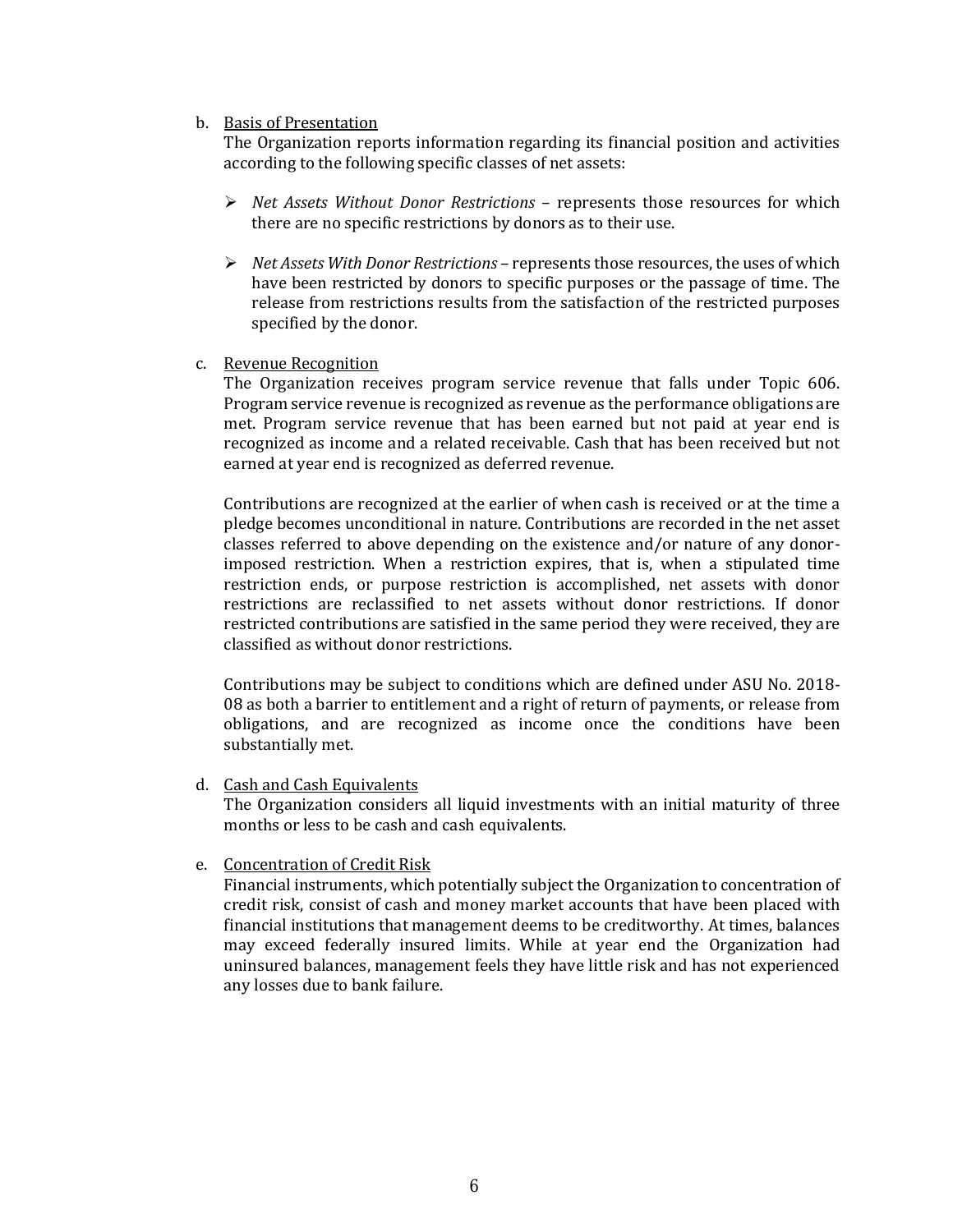#### f. Fixed Assets

The Organization capitalizes fixed assets that exceed predetermined levels and benefit future periods. There were no fixed assets capitalized during the year.

#### g. In-Kind Contributions

The Organization recognizes contributions of services that create or enhance nonfinancial assets or require specialized skills, are performed by those who possess such skills, and would ordinarily pay for such services if they had not been provided inkind. Many individuals volunteer their time and perform a variety of services that assist the Organization with specific assistance programs, campaign solicitation, and various committee assignments. These volunteer services do not meet the criteria outlined above and have not been recognized in the financial statements.

#### h. Management Estimates

The preparation of financial statements in accordance with accounting principles generally accepted in the United States of America requires management to make estimates and assumptions that affect certain reported amounts and disclosures. Actual results could differ from those estimates.

#### i. Functional Allocation of Expenses

The costs of providing various programs and other activities have been summarized on a functional basis in the financial statements.

All expenses have been directly charged to supporting services.

#### j. Accounting for Uncertainty of Income Taxes

The Organization does not believe its financial statements include any material, uncertain tax positions. Tax filings for the period ending June 30, 2020 (initial filing) are subject to examination by applicable taxing authorities.

#### k. New Accounting Pronouncements

FASB issued ASU No. 2020-07*, Presentation and Disclosures by Not-for-Profit Entities for Contributed Nonfinancial Assets*, which becomes effective for the June 30, 2022 year with early adoption permitted. This ASU focuses on improving transparency in the reporting of contributed nonfinancial assets and requires a separate line-item presentation on the statement of activities and additional disclosures.

FASB issued ASU No. 2016-02, *Leases*. The ASU, which becomes effective for the June 30, 2023 year, requires the full obligation of long-term leases to be recorded as a liability with a corresponding "right to use asset" on the statement of financial position.

The Organization is in the process of evaluating the impact these standards will have on future financial statements.